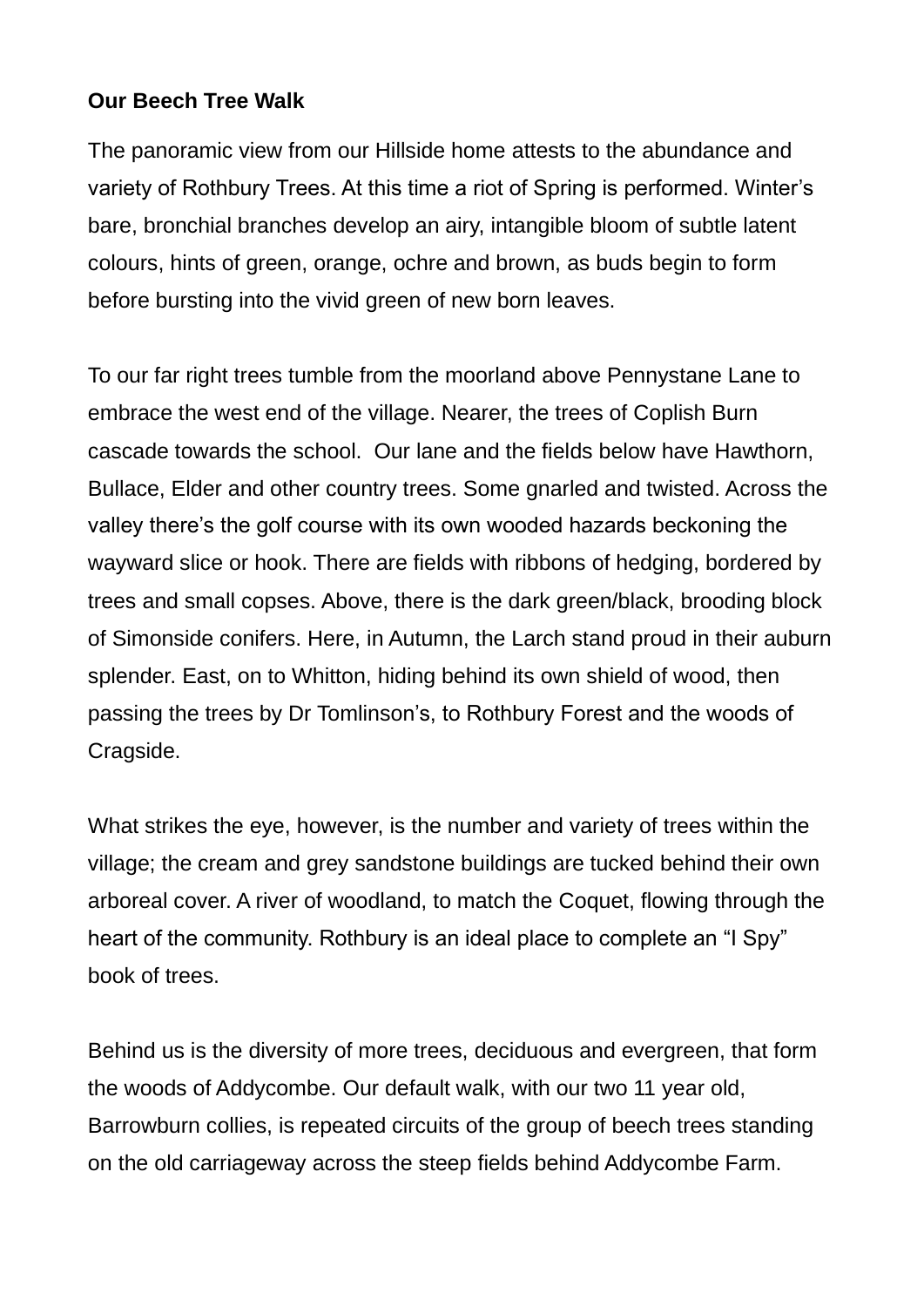There must be about 70 fine specimens rising to form a cathedral like space in which to walk.

The dogs always carry a ball and the game is for me to hold it high in my raised arm and turn slowly. Jed then loves to run in fluid bounds, a wide arc, weaving between trunks and over fallen branches. His long pink tongued cooling system spooning out the more he runs. Tilly, his arthritic sister, stands nearby, eyes fixed on the ball, waiting for me to drop it. She pounces and quickly gathers it. We walk on a little, the ball is dropped and the game is repeated again, and again, and again. In this manner we circumnavigate the trees several times, stepping over a mountain bike track with jumps of logs and banks of mud, presumably designed to make the ride more fun and exciting – though we have never actually seen a bike or anybody riding here. Nearby someone has constructed a bivouac of fallen branches – a fun place to hide and pretend to be Bear Grylls or Ray Mears. It is good to know the woods are used as a playground, as well as for more serious endeavours – hiking, birdwatching, photography.

These trees give us great pleasure and have become our outdoor gym. No treadmill and MTV for us! Rather fresh air on the face, the musty scent of woodland, the rustle of leaves underfoot, all accompanied by a chorus of birds randomly practising for dawn's recital. There may be a mewing Buzzard riding a thermal, a cawing Corvid, the onomatopoeic Chiff Chaff, there's Robin, Redpoll and various warblers and others, I am told, with notes, alas, too high for my ageing ears to hear.

There is always the chance of seeing a deer or very occasionally a group, standing still, unaware. One or two with heads bowed, grazing, while another, on watch, makes eye contact. Two sentient beings, we assess one another's intentions. I stand still hoping the dogs are too concerned with their ball to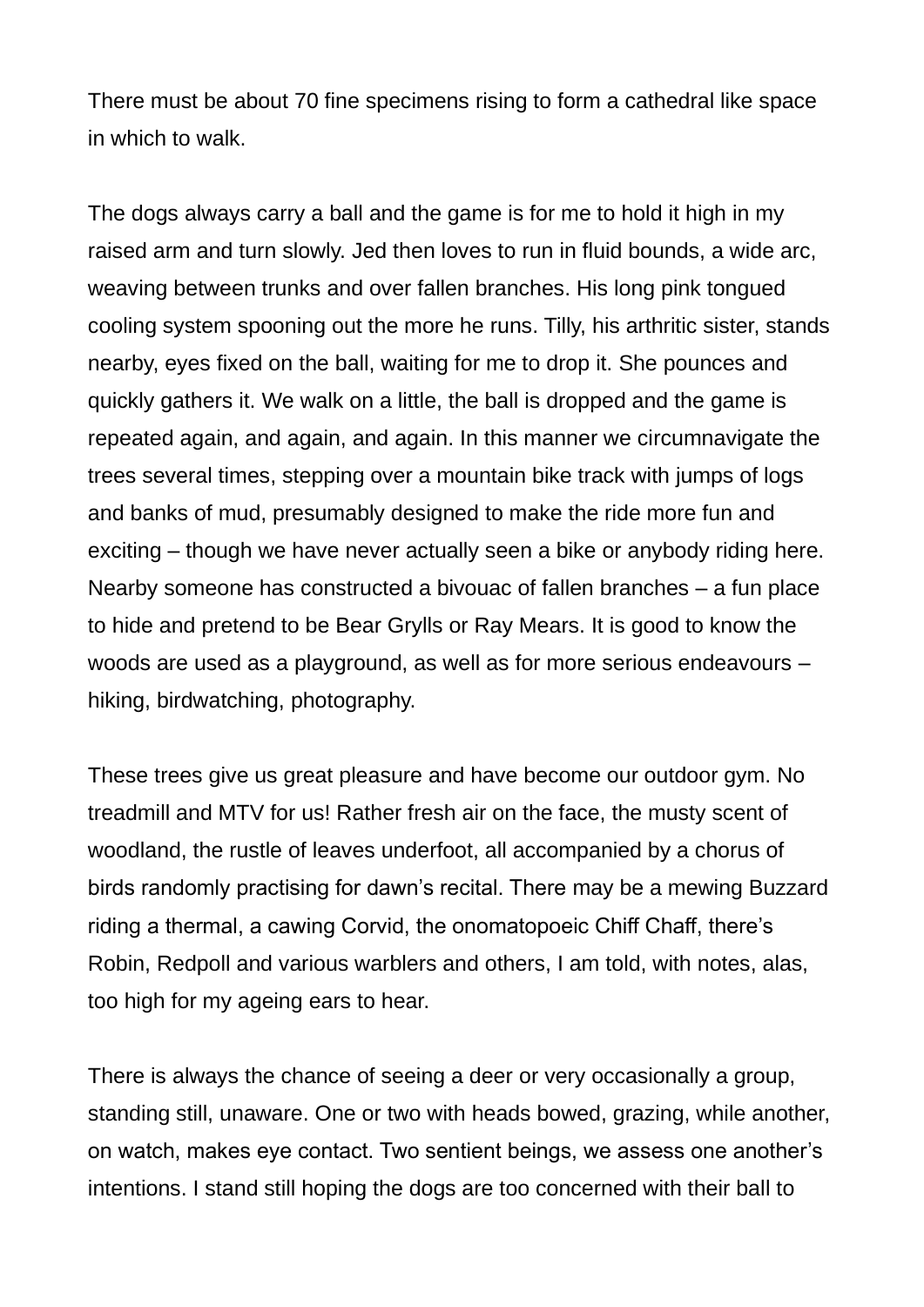notice. Then, without signal, in silent slow motion bounds the Roe are gone, white rumps seeking the safety of the Rhododendron bushes. Recently. I fancy I saw a Pine Martin, a sleek long, low, dark creature loping over the undergrowth. For once I prefer to think of the exotic rather than the mundane – the more likely farm cat on a mission! Though, as they will tell you, there is nothing mundane about a cat!

The dogs require walks every day so we see the trees in all weather and watch them change daily throughout the seasons. Each one, like humans, is unique yet so alike. Some sprout whiskers of twigs in bulbous lumps, others plain barked with birth-marked lichen, still others with scars of lost limbs. Now, in May, the leaves are appearing, first on the South facing edge while those behind have buds ready to burst. The crunch of their mast underfoot reminds us of seasons past. There is a profusion of old twigs and fallen branches. A gleaner's haven.

In this time of pandemic with lives downcast it is good to look upwards and see new growth and all the possibilities awaiting us. The befallen Scots pine, once a magnificent presence, now provides a home for colourful lichen and fungi, busy insects and microbes live where once sap coursed. This decaying organic matter feeds future generations of growth. I find reassurance in knowing this cycle started long before we arrived, continues and will do so long after we have gone.

I assume these beeches were planted to enhance Lord Armstrong's carriage drives through his estate. How many people have walked here over millennia past? Is it the same place or is a wood is like the philosopher's river – it can't be stepped in it twice? It is always changing, as are we. Regardless, the wood continues to provide food and fuel for all creatures sharing this space – both visitors and, most importantly, for those for whom it is home.